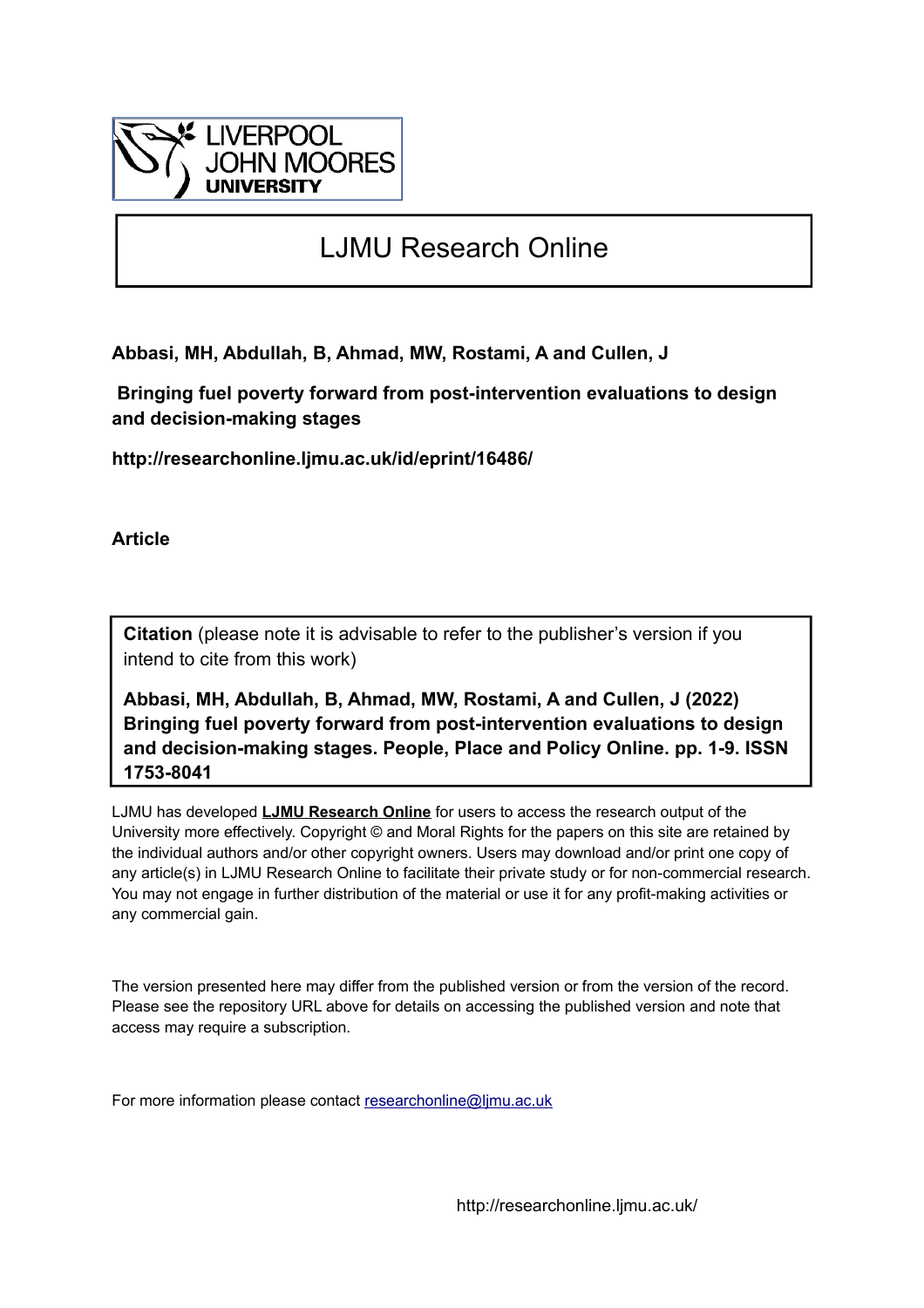## *Focus article*

## Bringing fuel poverty forward from post-intervention evaluations to design and decision-making stages

## Mohammad Hosein Abbasi\*, Badr Abdullah, Muhammad Waseem Ahmad, Ali Rostami, Jeff Cullen

Liverpool John Moores University

The growing threats of climate change and the necessity of a sustainable energy transition are now well underway across the world (York and Bell, 2019). Different societies have implemented different measures to drive improvements in their energy system and meet sustainable development goals. In this context, the building sector -as one of the major contributors to the climate crisis- has a key role in the decarbonisation of the energy systems (Röck et al., 2020). At the European Union (EU) level, buildings account for around 450 Mtoe (million tonnes of oil equivalent) of the final energy consumption, making up 43 per cent of total EU energy use in 2019 (Rousselot and Rocha, 2021). Buildings in the EU are also responsible for 36 per cent of total direct and indirect greenhouse gas emissions (European Environment Agency, 2021). The figures clearly show the need for fully exploiting the potential for energy conservation and carbon reduction in the building sector. The unique importance of sustainable transition in this sector has been a point of consensus in recent years (Wang et al., 2018).

However, sustainable transitions involve more than a simple shift to less carbonintensive technologies. They are tied up with societal regimes and have the potential to negatively impact upon the wellbeing of people and communities if end-user needs are not carefully considered (Rösch et al., 2018; Sareen and Haarstad, 2018). Increasing discussion around these social aspects of transition strategies has led to a renewed focus on discourses of "just transition" in recent years. Just transition pays attention to the fact that transition policies should not reinforce existing inequalities and vulnerabilities within society, whilst supporting economic and industrial transitions (Kortetmäki and Järvelä, 2021). The notion of just transition is more challenging in the domestic sector where transition policies could directly influence the health, comfort and behaviour of end-users (Abbasi et al., 2021; Sovacool et al., 2019). Alleviating societal risks such as reducing fuel poverty, improving thermal comfort and promoting pleasant residential districts, is crucial for driving just and sustainable transitions in the residential sector. The term "sustainable" is used to underline the necessity of attending to environmental, social, and economic aspects in a balanced way (Nielsen et al., 2016). While transition strategies within this sector are increasingly being pursued, the perception of social sustainability is still vague among the stakeholders (Atanda, 2019; Sierra et al., 2018). Despite the well-established frameworks for environmental and economic assessments, social factors are less prominent within the main categories of sustainability assessments (Fatourehchi and Zarghami, 2020). This is likely due to the

Copyright: © 2022, Author(s). This is an open access article distributed under the terms of the Creative Commons Attribution 4.0 License, which permits unrestricted use, distribution, and reproduction in any medium, provided the original author and source are credited.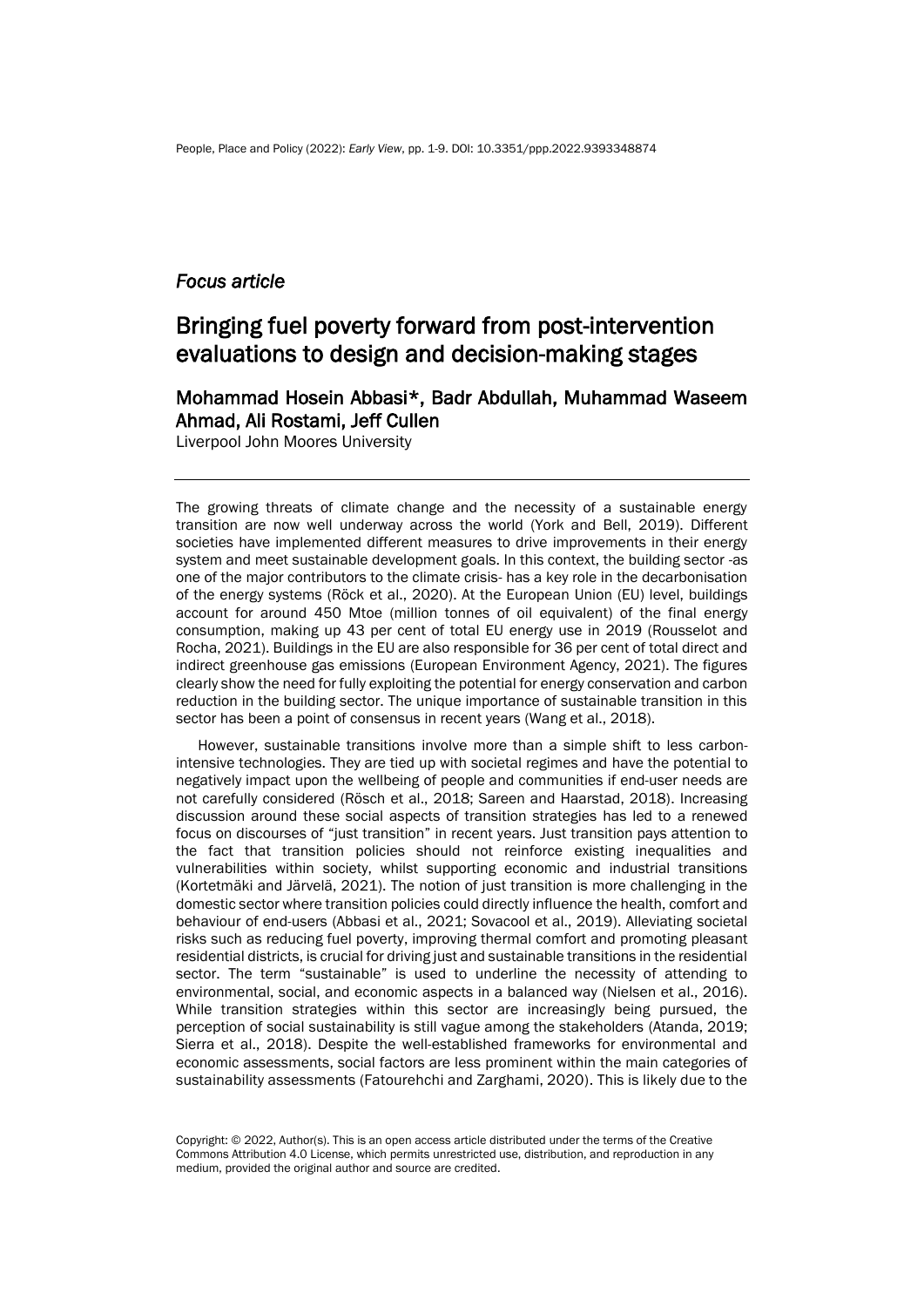p. 2. Bringing fuel poverty forward from post-intervention evaluations to design and decision-making stages

lack of a compelling set of social criteria, as well as the lack of a solid systematic framework for measuring human interactions with the built environment (Atanda, 2019; Atanda and Öztürk, 2020). As a result, practitioners and decision-makers have rarely incorporated social factors into the planning and design stages of real-world projects (Hashempour et al., 2020; Pombo et al., 2016). Fuel poverty alleviation is one example of a matter of social sustainability that is often overlooked at the early stages of building projects (Siksnelyte-Butkiene et al., 2021).

The gap confirms the need for more comprehensive and inclusive approaches which can bridge economic, environmental and social factors in the context of the building sector. This paper focuses on fuel poverty, arguing that it is one of the most important social indicators of sustainability in the residential building sector and which must be taken into account at the design and planning phases of energy and building interventions. It is argued that fuel poverty can be addressed by a preventive approach before it arises as a result of implementation. Incorporating fuel poverty as a decision making factor into Multi-Criteria Decision Analysis (MCDA) and Sustainability Assessment (SA) frameworks is proposed in this study, allowing fuel poverty to be investigated in conjunction with other environmental, economic and technical factors. This could enhance understanding of interactions between fuel poverty and its driving factors, leading to well-informed and sustainable decision making.

## Fuel poverty, a missing factor in pre-intervention analyses

Fuel poverty, also referred to as energy poverty or energy vulnerability in the literature with slight differences in definitions, is recognised as a significant systemic problem within the energy development landscape (Bouzarovski and Petrova, 2015). Based on the 2019 data from Eurostat, nearly 34 million people, 6.9 per cent of all households, were unable to access or afford adequate indoor thermal comfort in their homes in the EU (Eurostat, 2021) and this situation will have worsened as a result of the pandemic and current energy price crisis. The magnitude of the problem has made fuel poverty a major challenge and consequently, a political priority for the EU and member states (Rodriguez-Alvarez et al., 2021). In recent years, many different initiatives have been designed and launched, aimed at alleviating fuel poverty both at the national and EU level (Sareen et al., 2020). Tackling fuel poverty could converge with decarbonisation goals, accelerating the transition away from fossil fuels while decreasing the social disparities. Previous research has suggested that building and energy improvements in the existing stock are one of the simplest and most effective ways of alleviating fuel poverty and its associated impacts on well-being and health (Grey et al., 2017). However, capturing the synergies between fuel poverty alleviation and intervention measures requires more holistic approaches to better understanding the underlying factors, drivers and impacts of fuel poverty (Ürge-Vorsatz and Herrero, 2012).

Fuel poverty is typically driven by building efficiency, energy prices, and households' income (Robinson et al., 2018), resulting in either low indoor temperatures or a tradeoff effect, where households have to choose between warmth and other essentials such as food (Grey et al., 2017). This has been linked to detrimental effects on households and society, including excess winter deaths in most countries. Perhaps the most substantial impact is on physical health with a close correlation between excess winter deaths, respiratory problems and cardiovascular disease (Koh et al., 2012). Fuel poverty also causes and exacerbates mental health issues and social isolation, more severely in children and the elderly (Thomson et al., 2017). Social health is another affected health factor, as fuel poverty alleviation could reduce anti-social behaviour and dysfunction within families (Koh et al., 2012).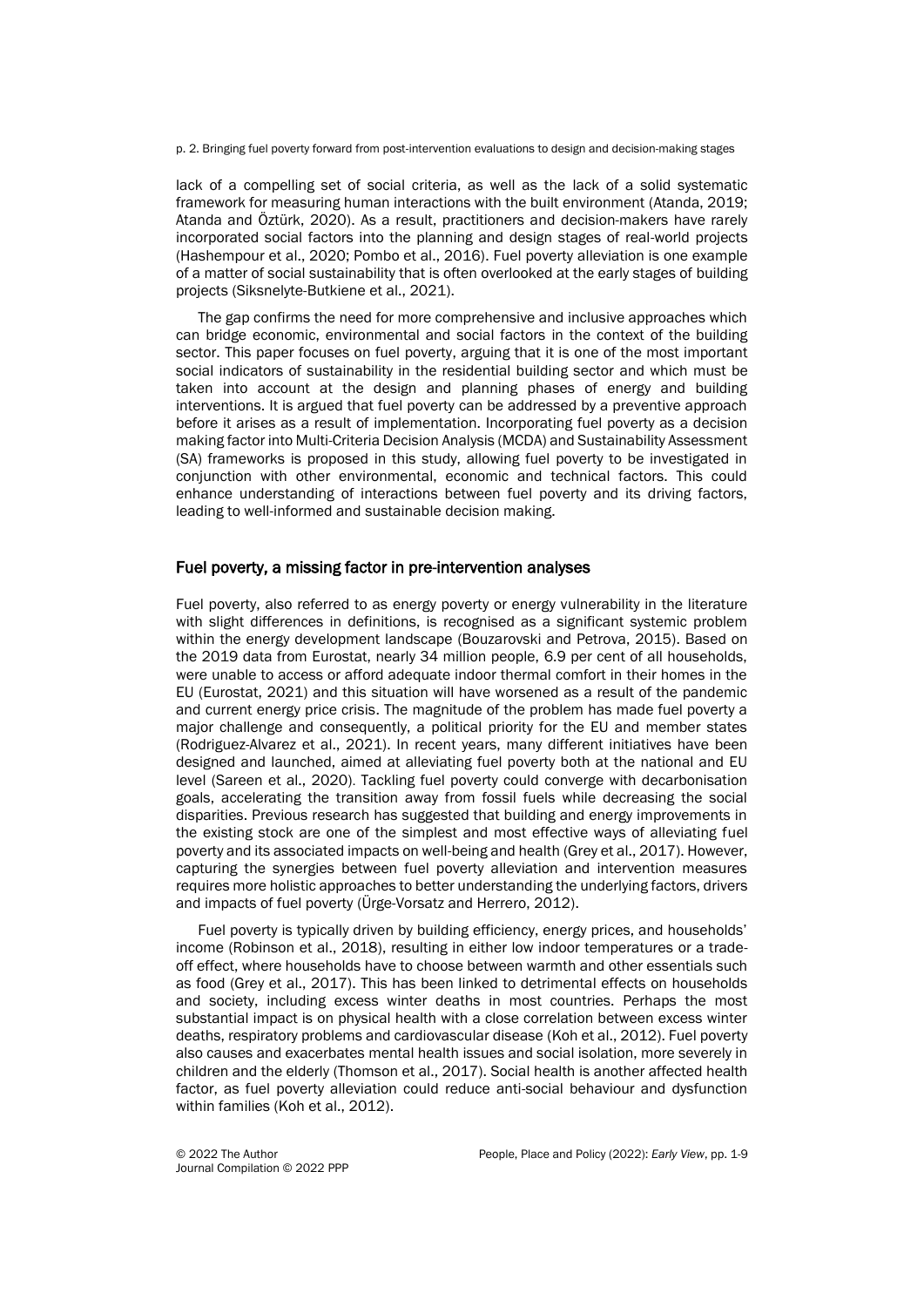#### p. 3. Bringing fuel poverty forward from post-intervention evaluations to design and decision-making stages

In recent years, fuel poverty has gained increasing recognition and prevalence among politicians and academics (Thomson et al., 2017). This paper seeks to contribute to the existing literature in two main ways. Firstly, a review of the literature reveals that a large body of fuel poverty studies are based on a diagnosis of the existing status of domestic energy deprivation (Pérez-Fargallo et al., 2018). Most of the relevant efforts over the last decade have been aimed at quantifying the extent and intensity of fuel poverty at various scales (Herrero, 2017). Fuel poverty is often measured and investigated using various subjective (household-reported perception) or objective (measurement-base) methods (Robinson et al., 2018). Likewise in research related to energy and building interventions, fuel poverty is often investigated with a diagnostic approach in post intervention phases (Sovacool et al., 2019). These studies provide valuable insights on understanding the current conditions but limit scope to predict the potential risks of future initiatives in relation to fuel poverty. That is probably why fuel poverty has not often translated into national-scale policies, except in a few places like Northern Ireland (Robinson et al., 2018). Only a few studies have adopted a predictive approach to estimate the risk of fuel poverty in dwellings not yet built or policies not yet implemented (Bienvenido-Huertas et al., 2021; Pérez-Fargallo et al., 2018). Using such methods, fuel poverty can be addressed in a preventive manner rather than the prevalent remedial approach currently taken.

Secondly, looking at the driving forces of fuel poverty, the role of technical parameters (namely the building's energy efficiency) and the energy technologies are always highlighted, along with the social parameters such as households' income (Middlemiss, 2017). However, it is noticeable in the literature that fuel poverty and its impacts are less prominent within engineering discourses and are consequently less directly represented in a variety of relevant design and decision-making processes (Bouzarovski et al., 2014; Walker and Day, 2012). In the authors' opinion, this represents a significant gap that needs to be bridged by expanding the traditional boundaries of fuel poverty scholarship. This gap is recognised in some previous studies, acknowledging the division between recognition of fuel poverty and understanding of its driving forces, as well as highlighting the key role of technological aspects of energy poverty in future developments (Bouzarovski and Petrova, 2015). In other words, fuel poverty cannot be precisely understood in solely social terms, but rather requires hybrid approaches to include technological and engineering perspectives. The need for such comprehensive approaches which could analyse fuel poverty within the complex composition of environmental, economic and technical parameters of buildings, energy systems and households is emphasised in the literature (Bouzarovski and Petrova, 2015; Pérez-Fargallo et al., 2018). By adopting these approaches, fuel poverty can be considered as a design or decision making factor for future building renovations or energy intervention strategies.

The extensive research on fuel poverty to date has made significant advances in understanding and addressing problems of energy deprivation and inequity and associated well-being and health impacts (Bouzarovski and Petrova, 2015). However, fuel poverty is less directly incorporated into design and decision-making processes associated with building intervention. To support this proposition, as well as laying the ground for a new approach, some evidence from the literature is presented in this article. Hashempour et al. (Hashempour et al., 2020) have conducted a comprehensive review of multi-criteria frameworks used for analysing energy retrofit and renovation measures in existing buildings. In investigating 51 recent publications, they found social dimensions still considerably underdeveloped compared to economic and environmental criteria. Figure 1 shows the balance of sustainability criteria in the investigated studies. Not surprisingly, none of the few studies with a social dimension have included fuel poverty and it associated vulnerabilities in their frameworks.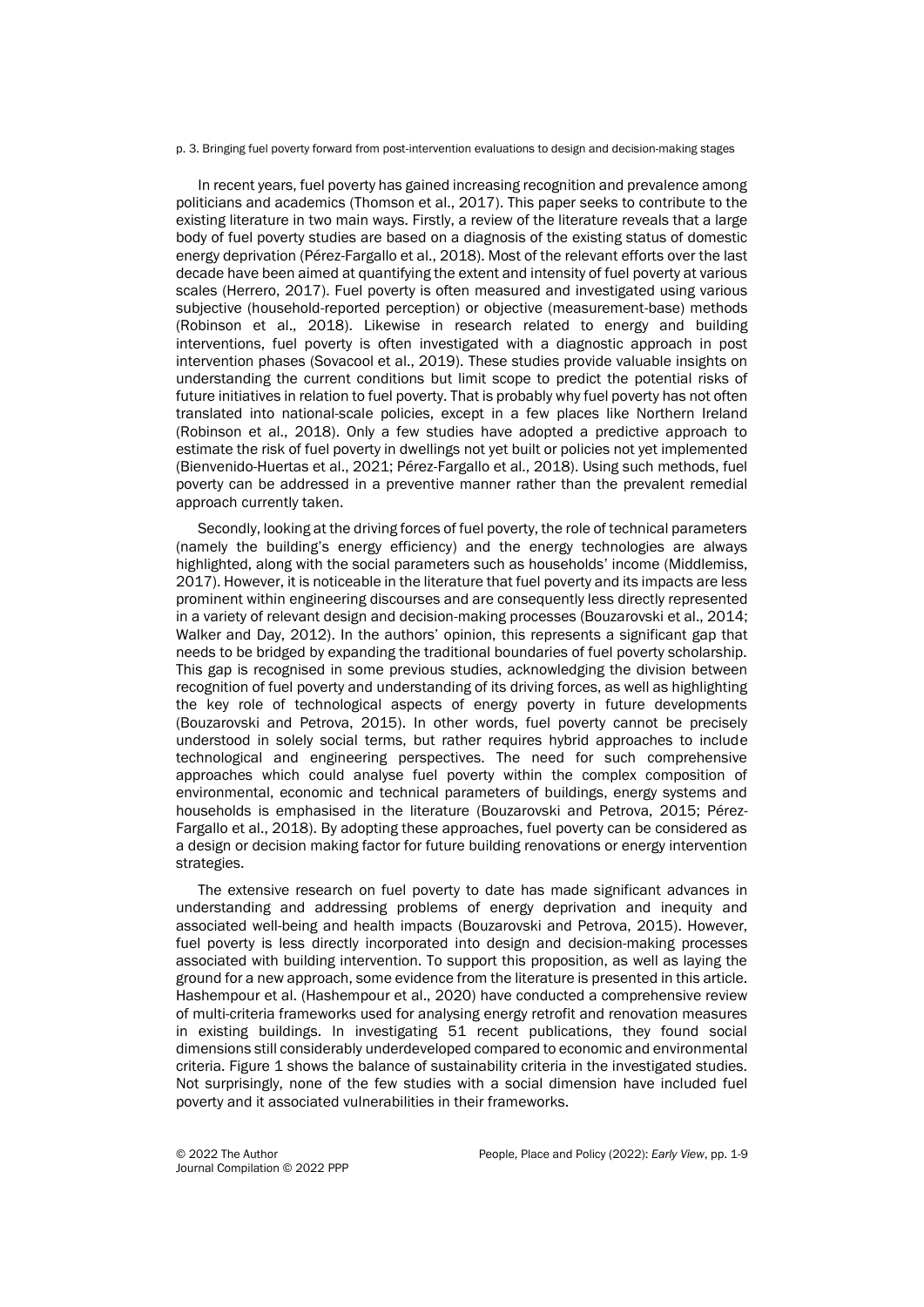p. 4. Bringing fuel poverty forward from post-intervention evaluations to design and decision-making stages





In a similar article by Pombo *et al.* (Pombo et al., 2016), only three studies out of the 42 reviewed have incorporated social dimensions in the multi-criteria assessment of sustainable renovations, none of which have considered fuel poverty as one of the social indicators. Where social sustainability is attended to, the focus is on indoor air quality, functionality, employment, thermal comfort, and cultural aspects (Nielsen et al., 2016). It is therefore argued in this paper that multi-criteria analysis or decision-making frameworks do not take sufficient account of the potential impacts of interventions on fuel poverty, instead aiming at cost minimisation and reducing emissions. Although important in their own right, reducing energy costs and increasing energy efficiency does not necessarily lead to mitigation of fuel poverty (Sovacool et al., 2019). This could be due to the complex nature of fuel poverty or the potential 'rebound effect' that is well documented in the literature (Poortinga et al., 2018). Thus, it is sought in this article to propose an approach that allows fuel poverty to be observed at the early stages of designing building interventions, aiding decision-makers to address fuel poverty with a preventive approach.

## Proposed approach

In this paper, we argue that a better understanding of fuel poverty and its drivers and determinants at the early stages of development and retrofit projects provides a sounder basis for the design of effective energy and building interventions. It is attempted to defend the view that fuel poverty should hold equal weight to other economic, ecological and technical factors in decision-making processes, helping to untangle the synergies and trade-offs between fuel poverty and other influential factors relevant to intervention scenarios and leading to better-informed, more reliable, and accurately targeted solutions.

In this respect, MCDA and SA are identified as useful and reliable approaches that have been increasingly used in building design processes to explore the trade-offs between various criteria (Pombo et al., 2016). These methods take account of the complexities within the systems, including social aspects. Essentially, these methods are multi-dimensional appraisal methods that provide quantitative measurement of the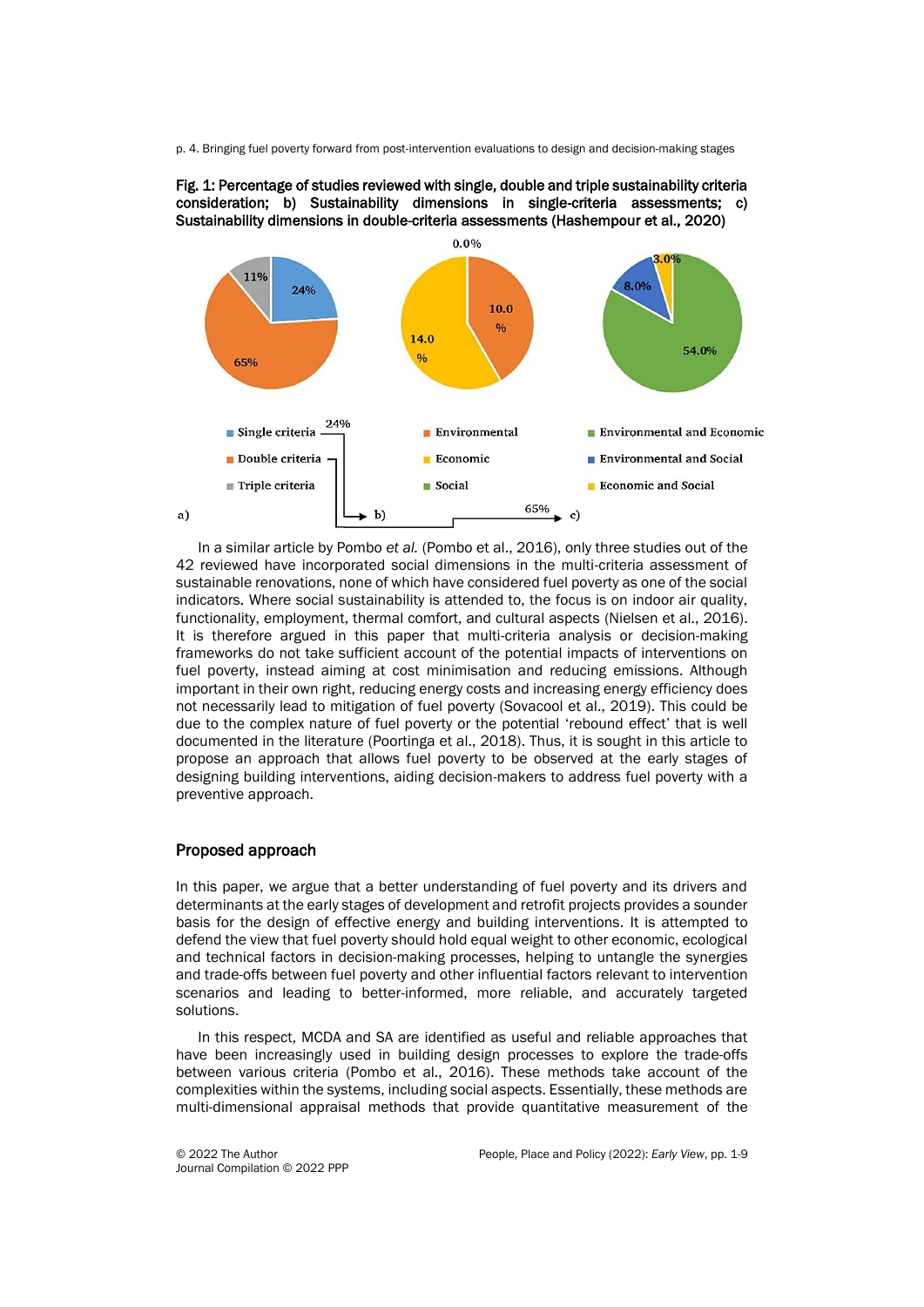p. 5. Bringing fuel poverty forward from post-intervention evaluations to design and decision-making stages

costs and benefits of different scenarios to enable comparisons across them (Munaro et al., 2020). Considerable research can be found around the theme of SA and MCDA methods and their application to energy and building improvement scenarios (Pombo et al., 2016). However, reviewing these studies shows that the most frequently assessed objectives have been investment cost,  $CO<sub>2</sub>$  emissions, technical efficiency, and operation and maintenance cost (Bhardwaj et al., 2019). In contrast, the considered social factors have been usually limited to public impacts, such as job creation and social acceptance, and indoor environment (i.e. thermal comfort) (Antunes and Henriques, 2016).

This article proposes that the risk of fuel poverty can be quantitatively estimated and weighted, and therefore incorporated into multi-criteria analyses. Fuel poverty can be defined as a decision variable in an MCDA or as a sustainability indicator in an SA, allowing fuel poverty to be evaluated along with other factors through a unified multicriteria analysis. In doing so, the probability of fuel poverty or its severity should be calculated using predictive methods which are not frequently used in relevant studies. To date, only limited predictive methods have been developed, namely using the logistic regression models in (Belaïd, 2018) and the Fuel Poverty Potential Risk Index (FPPRI) in (Pérez-Fargallo et al., 2018; Pérez-Fargallo et al., 2017). These methods allow us to calculate how a change in a known building characteristic affects the probability of being fuel poor. This can also be done using one of the existing expenditure-based methods to measure fuel poverty such as the 10 per cent indicator, provided that required energy expenditure is used instead of actual energy costs. These methods can estimate the extent of domestic energy deprivation for the household with a certain range of income using the ratio of household income to the required energy expenditure.

Within these predictive measures, in contrast to the prevalent fuel poverty measurement procedures, fuel poverty calculations are made using required energy cost, instead of actual energy expenditure. This approach is supported in the literature, confirming that required energy expenditure could better represent fuel poverty as it is not affected by some unpredictable factors like households' individual behavioural and psychological mechanisms. Thus they avoid the influence of individual preferences or customs such as "households' self-rationing and self-disconnection" in vulnerable households or extensive energy needs of families with infirm members (Castaño-Rosa et al., 2020; Herrero, 2017). Thus, as the first step, the energy demand and expenditure of the dwellings after implementing an intervention should be predicted using one of the energy modelling tools and methods. Presently, several energy simulation tools, such as IES Virtual Environment, DesignBuilder, and EnergyPlus are available to facilitate the complex calculations of buildings' energy performance. Computer simulations can take account of a wide range of factors in calculations to produce accurate and reliable predictions. Crucial parameters like thermal and physical characteristics of dwelling components, energy systems specifications, household characteristics, and spatial parameters can be modified to achieve a more realistic estimation of building energy performance, which could lead to a more meaningful prediction of fuel poverty. Depending on these parameters, simulation tools predict the energy performance of a house, a group of houses, or a district. Then they obtain the energy cost based on the current energy tariffs for business-as-usual analyses or based on the projected future prices. Through such approaches, decision-makers will improve the potential for building interventions to positively impact fuel poverty metrics through mathematical predictions. This will enable them to directly observe fuel poverty in their design and decision-making, instead of interpreting energy efficiency or demand as the basis for understanding likely future scenarios.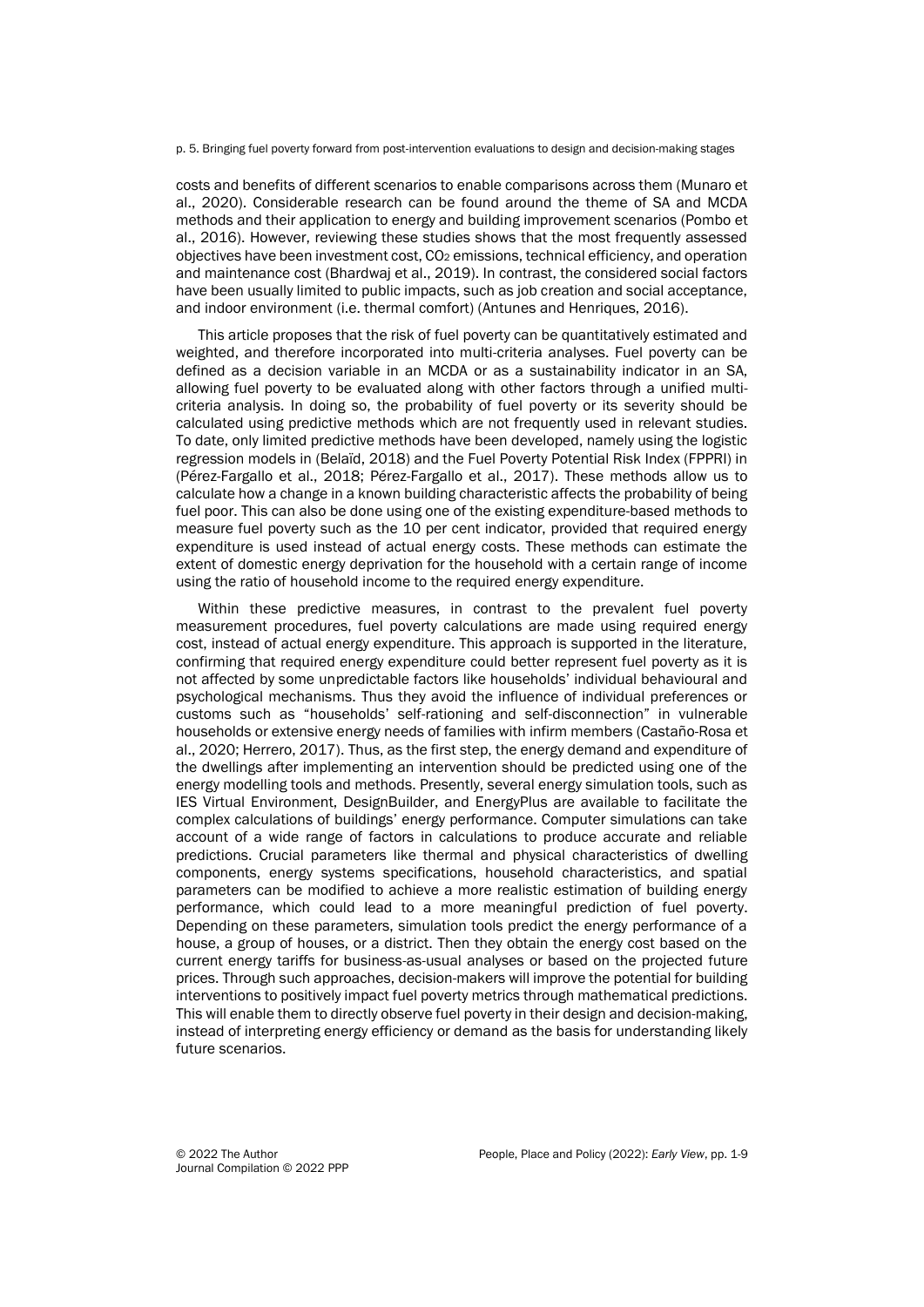p. 6. Bringing fuel poverty forward from post-intervention evaluations to design and decision-making stages

### Concluding remarks and recommendations

Sustainable transitions in the building stock could have significant benefits for climate stability and green economic development. However, sustainability is a multidimensional issue composed of a wide diversity of social, economic and environmental factors that need to be evaluated before implementing any policy and interventions within buildings. While multi-criteria approaches have facilitated the study of sustainability factors in a holistic and integrative way, social factors form lesser of a consideration in design and decision-making stages. As a result, low-income families have been under-represented in some intervention projects and have faced worsened social inequalities as a result. This article argues that fuel poverty is one of the most important social factors which needs to be observed at the early stages of intervention projects. Implementing building and energy efficiency strategies without considering their impacts on fuel poverty could potentially expose more households to the risk of energy deprivation. Therefore, the importance of utilising predictive approaches which allow fuel poverty to be incorporated in designing and planning energy interventions in the building stock is emphasised here. Such methods could give precedence to fuel poverty in research and practice, enabling building interventions to move from a remedial to a preventive approach.

The proposed approach could potentially address some of the critiques and flaws of existing approaches set out earlier in this paper. Through a predictive approach, the risk of fuel poverty that future interventions may pose to the households can be predicted using the households' income and the modelled energy expenditure. Energy modelling simplifies the way fuel poverty is often measured in the literature. Utilising energy simulations to predict the energy demand of households could minimise the need for complex building assessment tools, robust databases, and household surveys. Energy models can take multiple factors, such as buildings, energy systems, dwellers and spatial parameters, into calculations to produce more accurate and reliable predictions. They also avoid misrecognition of the households with special needs or individual preferences. Furthermore, the proposed approach allows fuel poverty to be incorporated into decisionmaking, rather than be investigated in post-implementation phases. It enables exploration of the synergies and trade-offs between fuel poverty and a range of criteria that aids selection of the optimal measures for a building or a group of buildings. As a result, households will be offered upgrades in their buildings which are informed by their needs and circumstances and do not exacerbate disadvantages.

In terms of application, this new approach may not be able to precisely predict the risk of fuel poverty that each intervention scenario could have on the dwellers. Several uncertainties and external factors that influence fuel poverty experience, such as households' individual behavioural and psychological mechanisms, cannot be modelled using computers. Such factors could probably only be captured through in-depth surveys and long-term interactions with households. Furthermore, considering multiple correlated factors and conducting individual or group simulations requires extensive time and effort that is not practically feasible for studies at a regional or national scale. These are the limitations of the proposed approach which may make it difficult to adopt in national scale policymaking. However, as a predictive index at the household to district levels, the new method could provide insight into possible fuel poverty challenges that future low-carbon measures could impose.

Finally, as an insight for future research, this study suggests that some uncertainties about the social implications of low-carbon transition measures can be predicted and alleviated to some extent through simulation models. Focusing on fuel poverty, the authors hope this new approach will contribute to the scholarship in this field by paving the way for fuel poverty to be assessed in the design and planning stages. However, the predictive approach needs to be applied to real-world projects to demonstrate its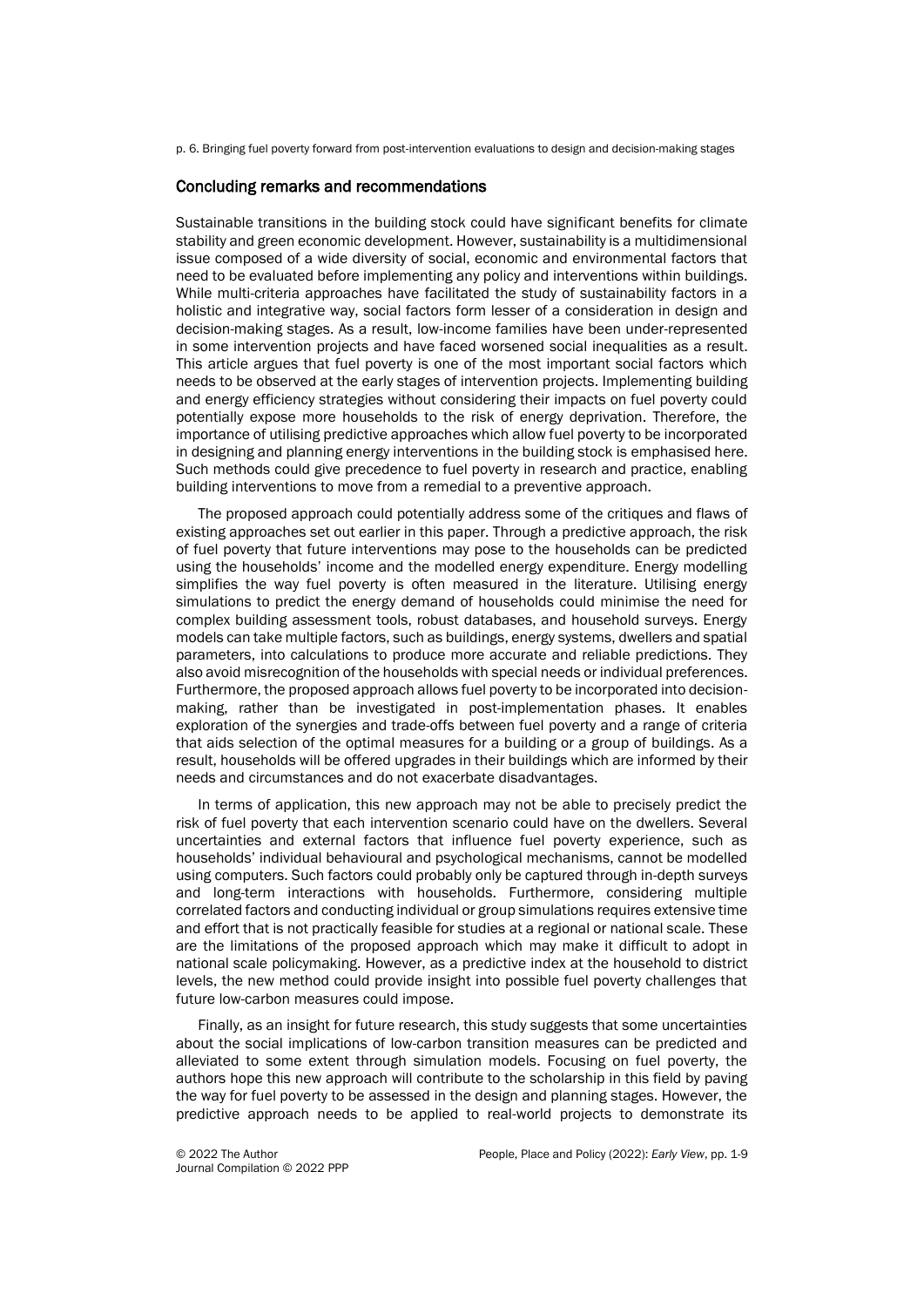p. 7. Bringing fuel poverty forward from post-intervention evaluations to design and decision-making stages

effectiveness in preventing or reducing vulnerabilities associated with energy upgrades in buildings. This forms the basis for further research to investigate the effectiveness of the proposed approach, as well as developing new models for other social implications of low-carbon transitions. Furthermore, compatibility of the proposed approach with the new fuel poverty indicators such as the Low Income Low Energy Efficiency (LILEE) measure needs to be considered in future research.

## Acknowledgements

This study is part of research being conducted at Liverpool John Moores University, funded by the Faculty of Engineering and Technology. The authors declare that they have no known competing financial interests or personal relationships that could have appeared to influence the work reported in this paper.

\*Correspondence address: Mohammad Hosein Abbasi, School of Civil engineering and Built Environment, Liverpool John Moores University, Liverpool, UK, L3 3AF. Email: [M.H.Abbasi@2019.ljmu.ac.uk](mailto:M.H.Abbasi@2019.ljmu.ac.uk)

## References

- Abbasi, M. H., Abdullah, B., Waseem-Ahmed, M., Rostami, A. and Cullen, J. (2021) Heat transition in the European building sector: Overview of the heat decarbonisation practices through heat pump technology. *Sustainable Energy Technologies and Assessments,* 48, 101630.
- Antunes, C. H. and Henriques, C. O. (2016) Multi-objective optimization and multi-criteria analysis models and methods for problems in the energy sector. In: Greco S., Ehrgott M., Figueira J. (eds) *Multiple criteria decision analysis*. New York: Springer: 1067-1165.
- Atanda, J. O. (2019) Developing a social sustainability assessment framework. *Sustainable Cities and Society,* 44, 237-252.
- Atanda, J. O. and Öztürk, A. (2020) Social criteria of sustainable development in relation to green building assessment tools. *Environment, Development and Sustainability,* 22, 1, 61-87.
- Belaïd, F. (2018) Exposure and risk to fuel poverty in France: Examining the extent of the fuel precariousness and its salient determinants. *Energy Policy,* 114, 189-200.
- Bhardwaj, A., Joshi, M., Khosla, R. and Dubach, N.K. (2019) More priorities, more problems? Decision-making with multiple energy, development and climate objectives. *Energy Research & Social Science,* 49, 143-157.
- Bienvenido-Huertas, D., Pulido-Arcas, J.A., Rubio-Bellido, C. and Pérez-Fargallo, A. (2021) Prediction of Fuel Poverty Potential Risk Index Using Six Regression Algorithms: A Case-Study of Chilean Social Dwellings. *Sustainability,* 13, 5, 2426.
- Bouzarovski, S. and Petrova, S. (2015) A global perspective on domestic energy deprivation: Overcoming the energy poverty–fuel poverty binary. *Energy Research & Social Science,* 10, 31-40.
- Bouzarovski, S., Petrova, S. and Tirado-Herrero, S. (2014) From Fuel Poverty to Energy Vulnerability: The Importance of Services, Needs and Practices. SWPS 2014-25, Available at: https://ssrn.com/abstract=2743143 or http://dx.doi.org/10.2139/ssrn.2743143
- Castaño-Rosa, R., Marrero, M. and Solís-Guzmán, J. (2020) Energy poverty goes south? Understanding the costs of energy poverty with the index of vulnerable homes in Spain. *Energy Research & Social Science,* 60, 101325.

Journal Compilation © 2022 PPP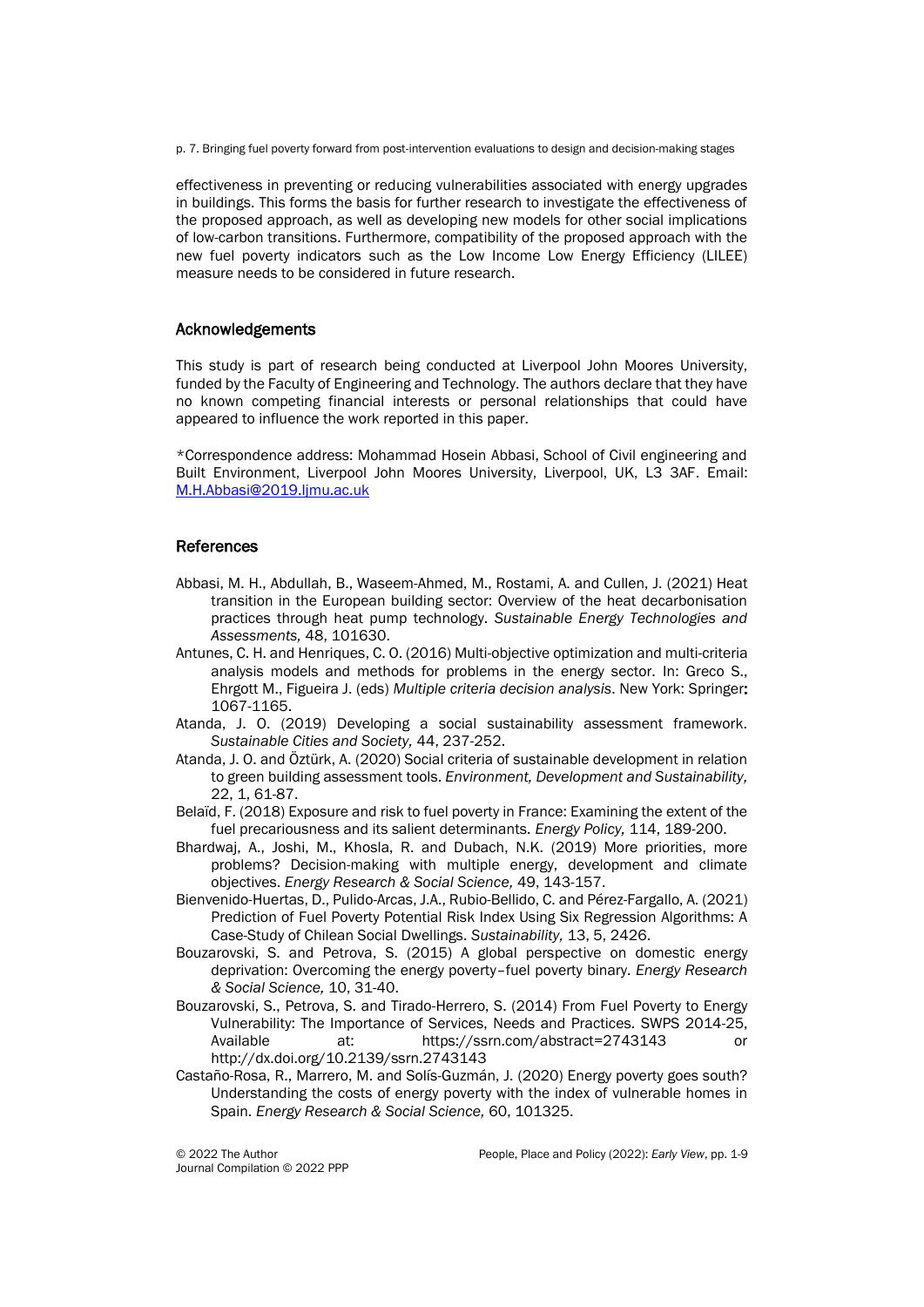p. 8. Bringing fuel poverty forward from post-intervention evaluations to design and decision-making stages

- European Environment Agency (2021) *Greenhouse gas emissions from energy use in buildings in Europe*. Available at: [https://www.eea.europa.eu/data-and](https://www.eea.europa.eu/data-and-maps/indicators/greenhouse-gas-emissions-from-energy/assessment)[maps/indicators/greenhouse-gas-emissions-from-energy/assessment](https://www.eea.europa.eu/data-and-maps/indicators/greenhouse-gas-emissions-from-energy/assessment) [Accessed: 20/12/2021]
- Eurostat (2021) Can you afford to heat your home? *Products Eurostat News*, 2021. Available at: [https://ec.europa.eu/eurostat/en/web/products-eurostat-news/-](https://ec.europa.eu/eurostat/en/web/products-eurostat-news/-/ddn-20210106-1) [/ddn-20210106-1.](https://ec.europa.eu/eurostat/en/web/products-eurostat-news/-/ddn-20210106-1)
- Fatourehchi, D. and Zarghami, E. (2020) Social sustainability assessment framework for managing sustainable construction in residential buildings. *Journal of building engineering,* 32, 101761.
- Grey, C. N., Schmieder-Gaite, T., Jiang, S., Nascimento, C. and Poortinga, W. (2017) Cold homes, fuel poverty and energy efficiency improvements: a longitudinal focus group approach. *Indoor and Built Environment,* 26, 7, 902-913.
- Hashempour, N., Taherkhani, R. and Mahdikhani, M. (2020) Energy performance optimization of existing buildings: A literature review. *Sustainable Cities and Society,* 54, 101967.
- Herrero, S. T. (2017) Energy poverty indicators: A critical review of methods. *Indoor and Built Environment*, 26, 7, 1018-1031.
- Koh, S., Marchand, R., Genovese, A. and Brennan, A. (2012) *Fuel Poverty: Perspectives from the front line.* The University of Sheffield; Centre for Energy, Environment and Sustainability.
- Kortetmäki, T. and Järvelä, M. (2021) Social vulnerability to climate policies: Building a matrix to assess policy impacts on well-being. *Environmental Science & Policy,* 123, 220-228.
- Middlemiss, L. (2017) A critical analysis of the new politics of fuel poverty in England. *Critical Social Policy*, 37, 3, 425-443.
- Munaro, M. R., Tavares, S.F. and Braganca, L. (2020) Towards circular and more sustainable buildings: A systematic literature review on the circular economy in the built environment. *Journal of Cleaner Production,* 260, 121134.
- Nielsen, A. N., Jensen, R.L., Larsen, T.S. and Nissen, S.B. (2016) Early stage decision support for sustainable building renovation–A review. *Building and environment,* 103, 165-181.
- Pérez-Fargallo, A., Rubio-Bellido, C., Pulido-Arcas, J.A. and Trebilcock, M. (2017) Development policy in social housing allocation: Fuel poverty potential risk index. *Indoor and Built Environment,* 26, 7, 980-998.
- Pérez-Fargallo, A., Rubio-Bellido, C. and Pulido-Arcas, J.A. (2018) Fuel Poverty Potential Risk Index in the context of climate change in Chile. *Energy Policy,* 113, 157-170.
- Pombo, O., Rivela, B. and Neila, J. (2016) The challenge of sustainable building renovation: assessment of current criteria and future outlook. *Journal of Cleaner Production,* 123, 88-100.
- Poortinga, W., Jiang, S., Grey, C. and Tweed, C. (2018) Impacts of energy-efficiency investments on internal conditions in low-income households. *Building Research & Information*, 46, 6, 653-667.
- Robinson, C., Bouzarovski, S. and Lindley, S. (2018) 'Getting the measure of fuel poverty': the geography of fuel poverty indicators in England. *Energy Research & Social Science*, 36, 79-93.
- Röck, M., Saade, M., Balouktsi, M., Rasmussen, F., Birgisdottir, H., Frischknecht, R., Habert, G., Lϋtzkendorf, T. and Passer, A. (2020) Embodied GHG emissions of buildings–The hidden challenge for effective climate change mitigation. *Applied Energy,* 258, 114107.
- Rodriguez-Alvarez, A., Llorca, M. and Jamasb, T. (2021) Alleviating energy poverty in Europe: Front-runners and laggards. *Energy Economics,* 103, 105575.